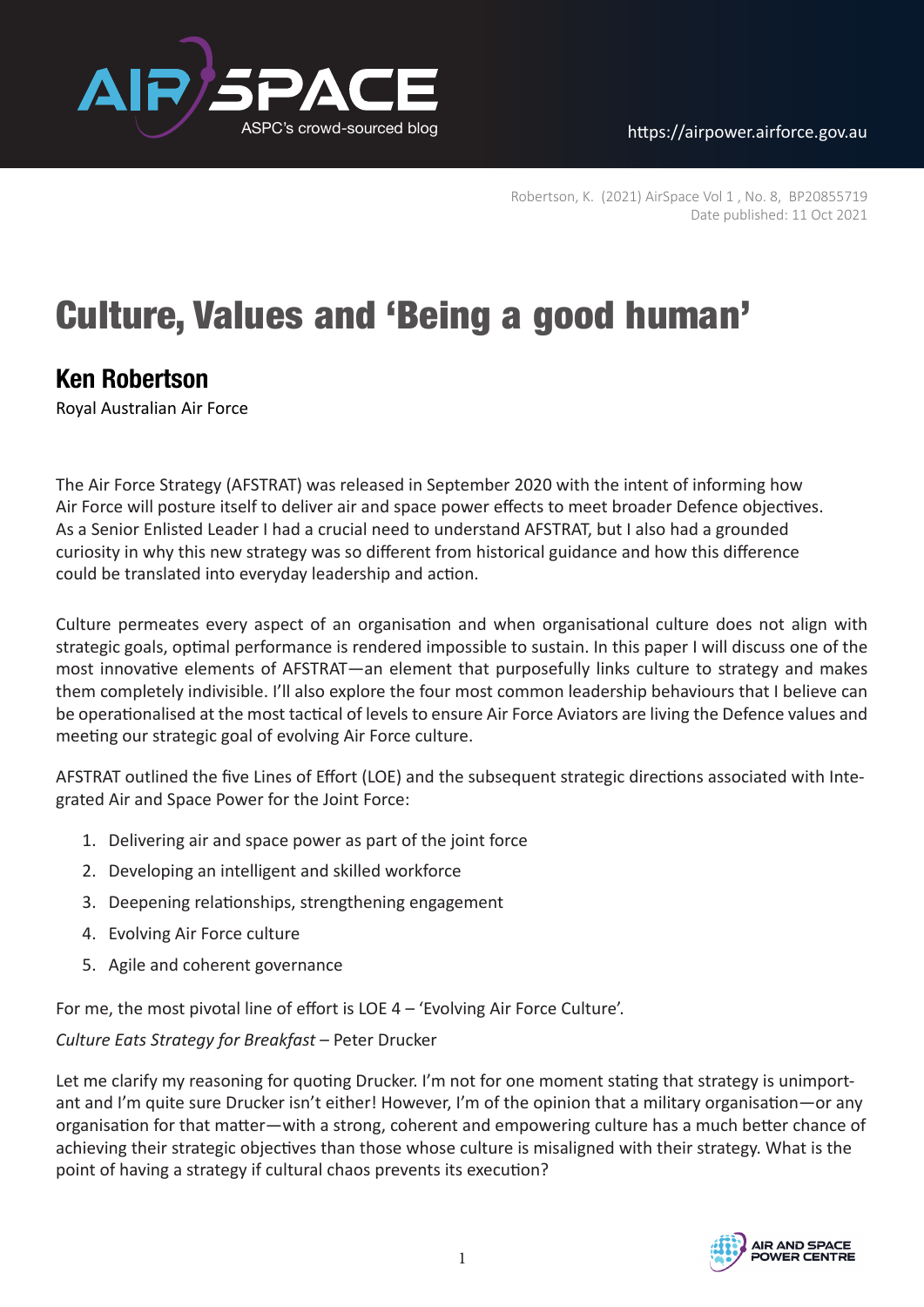A pivotal part of fostering a powerful culture relies upon the individuals within it holding themselves (and each other) to a particular standard of behaviour and values. To this point, I believe individual 'accountability' assists in the building of trust and psychological safety to be able to call out behaviours which don't adhere to our organisational values set.

The Australian Defence Force (ADF) lists Service, Courage, Respect, Integrity and Excellence as its organisational values set and requires each member to live these values—both in and out of uniform. Accordingly, if culture does indeed 'eat strategy for breakfast', then the Chief of Air Force's (CAF) intent statement that culture is indivisible from strategy is a salient point that requires deeper understanding across the workforce.

So, what we can do to ensure we are living these values? First and foremost, concentrating on being a 'good human' naturally assists us in achieving this, but more importantly, gives us a single focus. So how do we be 'good humans' within a military context? My discussions with the Air Command workforce have centred on four key leadership behaviours to help achieve this: be humble; stay relevant; stay engaged; and be professional.

#### **Be Humble**

# *Humility is not thinking less of yourself, it's thinking of yourself less* – C.S. Lewis

Nothing gets more in the way of us developing lasting and fruitful professional working relationships than our own ego. Ego causes competition and competition, in its worst form, gives rise to constrained information sharing and, ultimately, distrust. Trust is the foundation of psychological safety and psychological safety is the strongest basis for high performing teams that enable and empower every individual within. Being humble gives us the ability to listen to another person's perspective, as well as enabling us to form opinions based on multiple points of view.

But what does being humble look like?

# *I've failed over and over again in my life, and that is why I succeed* – Michael Jeffrey Jordan

Seeking feedback from colleagues on how they view their interactions with you certainly helps. Additionally, seeking to overcome our own biases (or at least recognising them) will help to reduce personal prejudices. Lastly, acceptance of failure and the ability to learn from those failures teaches humility in that we can't always 'get it right the first time'.

# **Stay Relevant**

# *In order to stay relevant, you have to stay open to new trends and keep educating yourself. You have to keep evolving!* – Natalie Massenet

Staying relevant is one of the biggest challenges to modern military leaders, especially as we progress through the ranks. Regardless of where you sit in the organisation, having an appreciation, or access to an appreciation, of workforce concerns at the tactical and operational level will enhance one's credibility with the people you are leading. Most Defence members have worked with—or for—leaders who have lost touch with the younger generation, particularly in relation to communication. Understanding how younger personnel communicate and potentially incorporating this into your own communication style helps build trust and rapport.

For example, I look to remain relevant with the younger generation via the use of Social Media. Whilst the use of Social Media platforms didn't come naturally at first, I found it certainly helped to bridge the 'generation gap' and give me a better understanding on the many and varied mediums the younger generation use to communicate with each other.

I recall a conversation not too long ago where a junior member of Air Force stated to me 'Hey Sir, if you need to get me some information quickly, send it to me via Snapchat as I only get the chance to read my emails

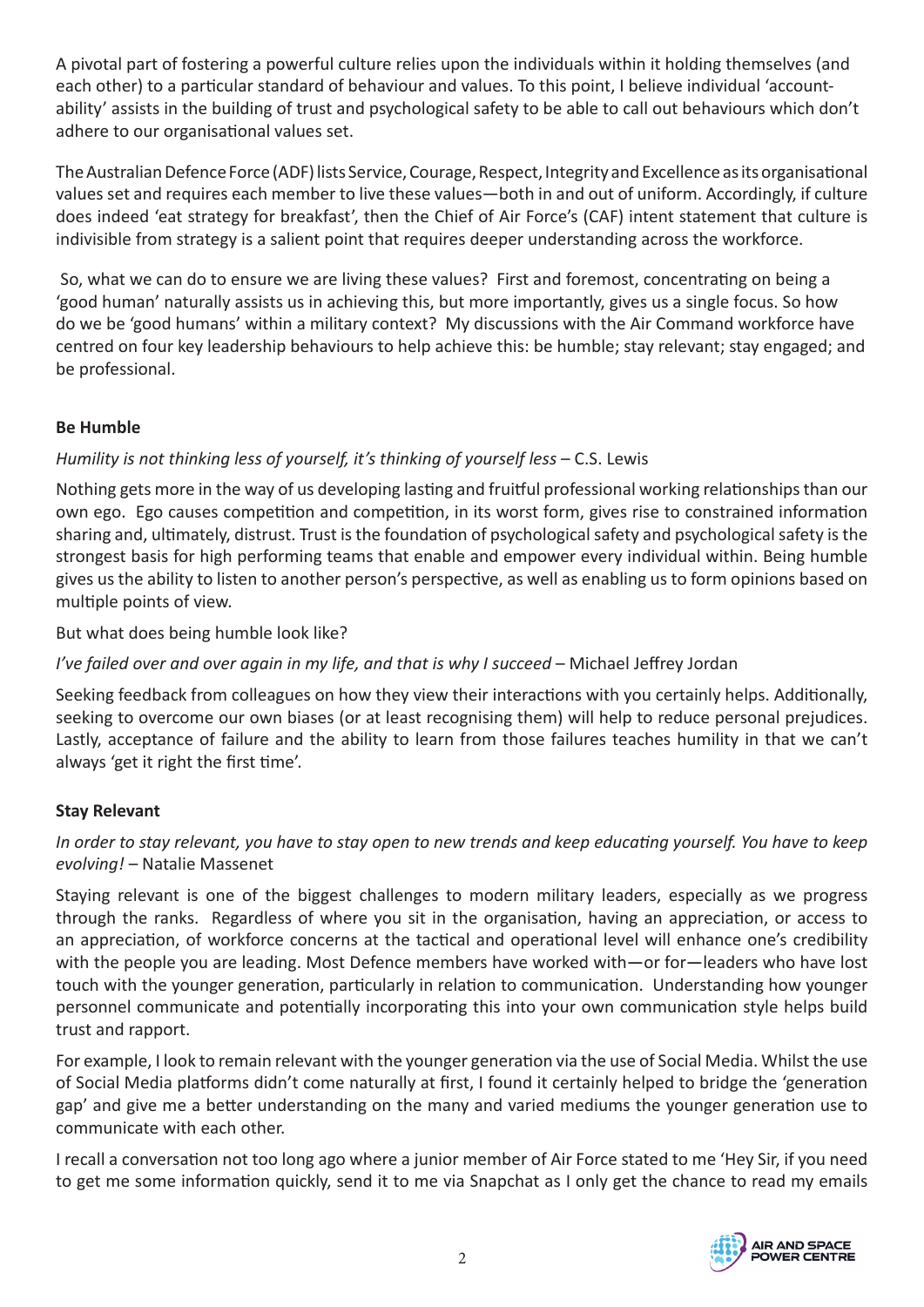once a week'. Admittedly I scoffed at first hearing this advice, however it wasn't too long afterwards that I thought 'what a great idea', especially for information dissemination of an unofficial and/or unclassified nature.

We also need to stay relevant as military leaders to have an understanding and appreciation of the challenging landscape in relation to young people wanting broader employment skill sets. For many junior Aviators, a career in the military may just be the first stepping stone for more long term career aspirations outside of it. Our challenge is to ensure that we make retention as attractive as possible, noting that flexible workforce employment through varied service categories is a relatively new framework that offers the organisation the opportunity to retain personnel skillsets, even on a part-time basis.

# **Stay Engaged**

#### *Engaged employees work with passion and feel a profound connection to their organisation. They drive innovation and move the organisation forward –* Gemma Robertson-Smith & C. Markwick

The silver lining in regards to the management of personnel throughout the COVID-19 pandemic has been the re-emergence of the importance of remaining engaged with our people. Pre-pandemic, we were much more likely to assume our people were doing okay because we interacted with them every day. Even though there are still challenges with workforce engagement, we've seen a renewed focus from leaders across the organisation in staying engaged with their people by use of applications such as 'Zoom' or 'GovTeams' and the more recent CIOG initiative 'Skype for Business'. This engagement shouldn't be undervalued when it comes to ensuring human connectivity when working from home or limitations on people attending the workplace.

#### But what was does 'engagement' mean?

Asking our personnel what their goals or aspirations are is a good starting point. In addition to seeking to understand how we can best support them in achieving these goals. Furthermore, some of the best military leaders I work with take a genuine interest in their work colleagues family life and personal interests, which goes some way to creating mutual respect and understanding, regardless of rank difference—humans are all human after all.

#### **Be Professional**

#### *Being professional is not being smart, active or clever, rather, it is to understand the ethical aspect of the profession and be devoted and dedicated towards it – Dhawal Solanki*

Staying professional in our interactions with each other, as well as how we conduct our duties, is the foundational element of being a 'good human' in the military context. Professional Mastery fosters a respectful culture whilst also ensuring a good reputation both individually and organisationally. Being professional encompasses the way you carry yourself, your attitude, and the way you communicate with others—regardless of whether we agree with another person's viewpoint or not. It's okay to disagree! In fact, I for one welcome a difference of opinion as it challenges my own cognitive bias, broadens my perspective, encourages empathy, and enables me to stay relevant with the workforce which I'm charged with the responsibility of representing.

Being professional in our interactions with each other also promotes and encourages diversity.

Diversity of opinion, ideas and experience all lead to the best possible outcomes for Air Force. Being professional operationalises our ADF value of 'Respect'.

#### **Conclusion**

To successfully implement AFSTRAT LOE 4 and practically apply CAF's intent to evolving Air Force culture, Aviators will be required to live Defence values by—first and foremost—'being good humans'.

Being humble prevents run away ego, encourages psychological safety, and allows us to fail fast, learn fast